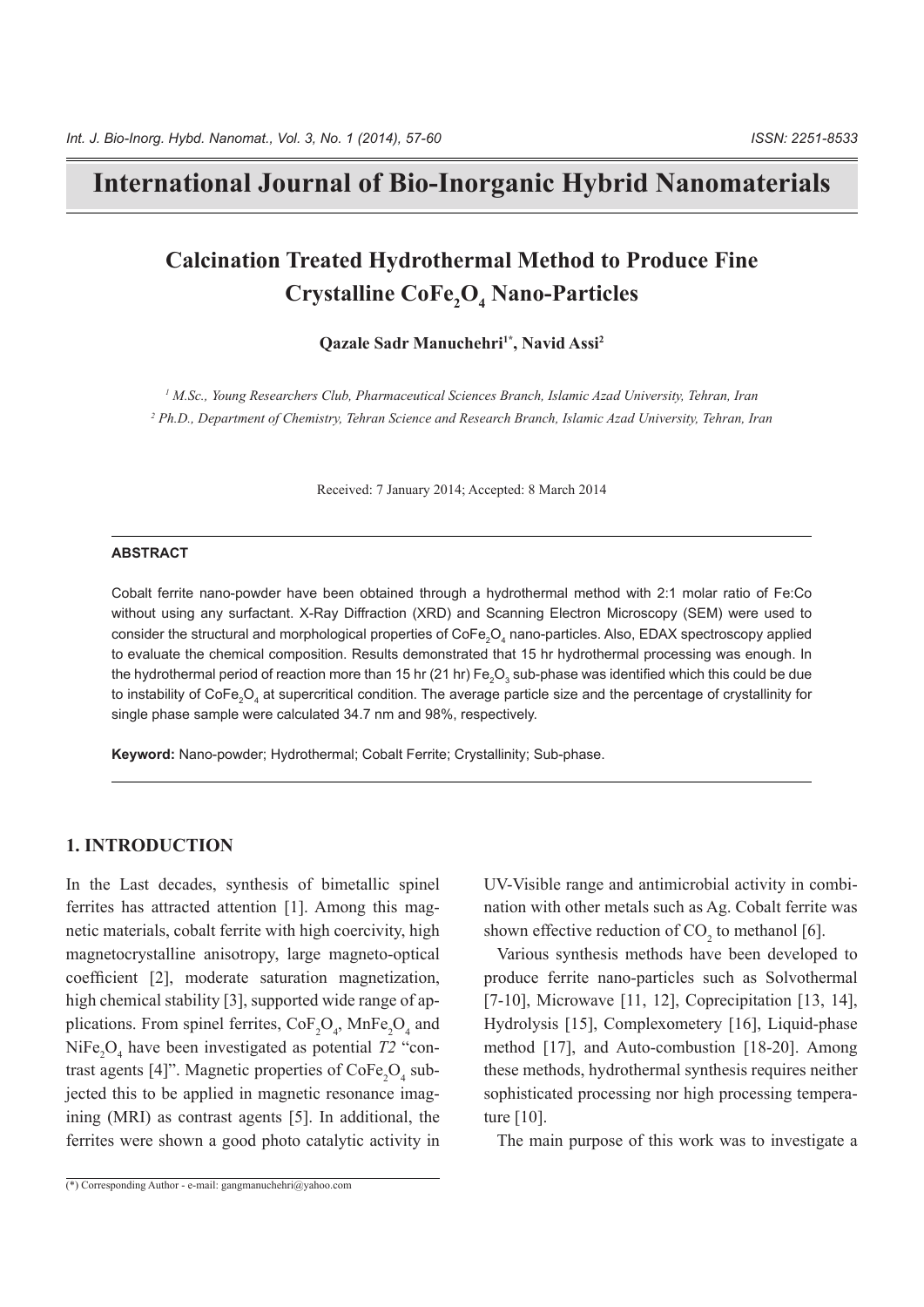no-particle without using any surfactant, stabilizer or line, small size and uniform shape cobalt ferrite nasimple hydrothermal route to produce a good crystalcapping agents as additive or high pressure and tem-<br>perature conditions.

This method is very attractive for higher scale and continuous product  $[21, 22]$ . In this work, fine  $\text{CoFe}_2\text{O}_4$  nano-particles have been synthesized with a simple hydrothermal technique. Characterization of nano-particles showed decomposition of  $\text{CoFe}_2\text{O}_4$  to sub-phases after 21 hr reaction time.

## **EXPERIMENTAL 2.**

#### *Materials 2.1.*

Iron (III) nitrate nona-hydrate (Merck  $99-101\%$ ), cobalt (II) nitrate hexa-hydrate (Merck  $99\%$ ) and Sodium hydroxide (NaOH) used as chemical agents. All solutions prepared with deionized water.

## 2.2. Synthesize of CoFe<sub>2</sub>O<sub>4</sub>

Nano-particles synthesis without any surfactant or need to pressure monitoring carried out as follow: cobalt and iron solutions prepared by dissolving of  $1.21$  g cobalt nitrate in  $250$  mL deionized water and  $3.36$  g iron nitrate in  $250$  mL deionized water, cipitant agent and based on the nucleation theory respectively.  $500$  mL of NaOH (4M) used as pre-[23, 24], pH maintained above  $11.5$  with an aqueous 4 M solution of NaOH. Metal solutions were mixed tion under stirring. The solution mixed and heated for and immediately added to the boiling NaOH soluclave, sealed and heated for 15 and 21 hours at  $180^{\circ}$ C. 4 hours at 80  $^{\circ}$ C and then transferred to a simple auto-After hydrothermal reaction time, autoclave took out and remained until cooled to room temperature. Solid product collected on a filter and washed with absolute acted materials. Obtained powders prepared by 15 and ethanol and water several times to remove any unre-21 hr hydrothermal reaction dried with an electrical oven at 80  $^{\circ}$ C for 4 hours and then calcined in 600  $^{\circ}$ C for 2 hours and were denoted as S1 and S2, respectively.

### 2.3. Characterization process

X-ray diffraction (XRD) pattern was recorded by a "Philips X'pert", using  $Cu$  K $\alpha$  radiation at 40 kv and scope was used to characterize the morphologies and  $30$  mA. A "Philips  $XL-30$ " scanning electron micromicrostructures of the samples.

## **3. RESULTS AND DISCUSSION**

no-powders have been shown in Figure 1. All the X-ray powder diffraction patterns of calcined napeaks in plot of S1 were well matched with JCPDS  $(No. 22-1086)$  card, so this sample was single phase and only contain  $\text{CoFe}_2\text{O}_4$  as shown in Figure 1-S1. The unmatched peaks seen in S2 X-ray plot (Figure 1-S2) return to  $Fe<sub>2</sub>O<sub>3</sub>$  presents as sub-phase. The av erage crystallite sizes calculated by using Scherrer's formula (Eq. 1) from 2theta positions from 20 to 80:

$$
d = 0.9\lambda / \beta \cos \theta \tag{Eq. 1}
$$



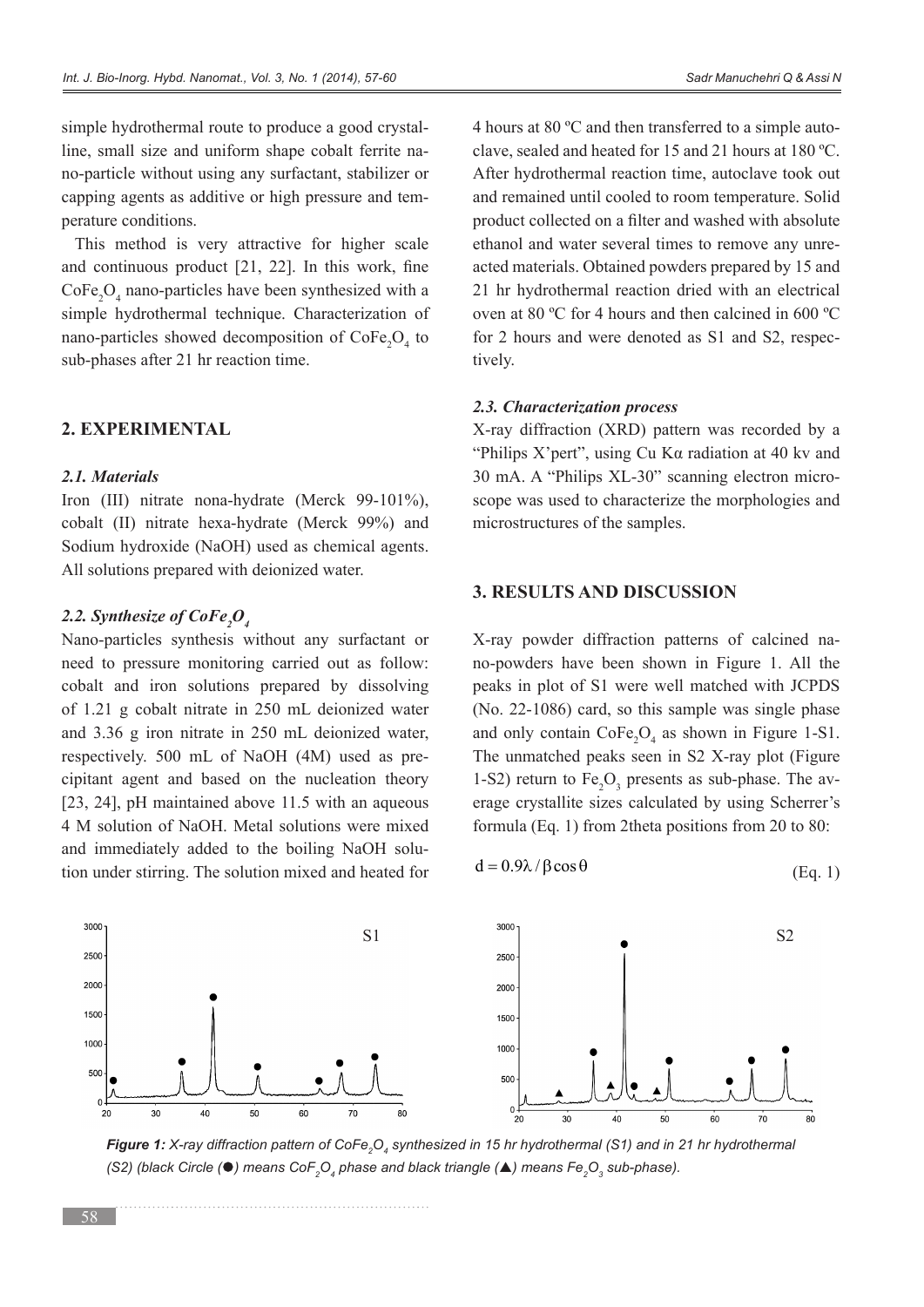|                | Composition                      | Crystalline<br>structure | Mean particle<br>size of<br>$CoFe2O4$ (nm) | Crystalline<br>percent of<br>CoFe <sub>2</sub> O <sub>4</sub> (%) | Lattice<br>parameter $(\AA)$ | Unit cell<br>volume $(\AA)^3$ |
|----------------|----------------------------------|--------------------------|--------------------------------------------|-------------------------------------------------------------------|------------------------------|-------------------------------|
| S <sub>1</sub> | CoFe <sub>2</sub> O <sub>4</sub> | Cubic spinel             | 14                                         | 98                                                                | 8.36                         | 583.27                        |
| S <sub>2</sub> | CoFe <sub>2</sub> O <sub>4</sub> | Cubic spinel             | 22                                         | 86.07                                                             | 8.35                         | 585.18                        |
|                | Fe, O,                           | Rhombohedral             | Not calculated                             | Not calculated                                                    | Not calculated               | Not calculated                |

**Table 1:** Qualitative and quantitative extracted data from X-ray diffraction.

Where d is the grain size,  $\beta$  is half-intensity width of the relevant diffraction; λ is X-ray wavelength and θ is the diffraction angle.

The increase of particle size by increasing reaction time was obtained and approved by calculation from X-ray data and shows good crystalline percent about 98% for S1 from ratio of net area to total area.

Appearing a shift (from standard peaks) to the right ably corresponded to a decrease in lattice parameter position is clearly visible in both spectra. That's probdue to occurrence of some strain or elimination of some lattice defects and strains [25]. For investigation of this guess the lattice parameters were calculated by Brag's formula (Eq. 2) and report in Table 1.

$$
a = (h^2 + k^2 + l^2)^{1/2}
$$
 (Eq. 2)

Where  $h$ ,  $k$ , and  $l$  is Miller indices and a is the lattice parameter.

As seen from calculated data, lattice parameters were in good agreement with 8.39 Å, lattice parameters for bulk  $\text{CoFe}_2\text{O}_4$ , but in review of some same were in good agreement with  $8.39$  Å, lattice paramliteratures [26] that no-one faced with this shift phenomena in their XRD plots. At last, also equipment error's factor may be involved in this case.

Peak intensity decrease seen in Figure 1-S1. It seems in contrast with increasing in crystallinity in sample

**Table 2:** EDAX ZAF (Standard less) Element Normal-<br>ized for S1 and S2.

| S.             | Element | Wt(%) | At $(\% )$ |
|----------------|---------|-------|------------|
| S <sub>1</sub> | FeK     | 62.00 | 63.26      |
|                | CoK     | 38.00 | 36.74      |
| S <sub>2</sub> | FeK.    | 61.72 | 62.98      |
|                | CoK     | 38.28 | 37.02      |

S1 reported in Table 1 but considering the presents of sub-phase justified.

Yanez-Vilar et al. [8] reports the synthesis of single-phase  $\text{CoFe}_2\text{O}_4$  in solvothermal conditions (by Yanez-Vilar et al. [8] reports the synthesis of sinhexanole and benzyl alcohol) in 180  $^{\circ}$ C for 24 and 48 hours. Also Zaho and coworkers [10], studied the reaction time (from  $10$  to  $360$  min) and concluded that in hydrothermal method, period of reaction has little influence on the size and morphology of particles but any data presented in their paper prove this claim. In this work we observed that if reaction time increases to 21 h, the sub-phase  $Fe<sub>2</sub>O<sub>3</sub>$  is formed. This means that  $\text{CoFe}_{2}\text{O}_{4}$  prepared in in the hydrothermal procedure (15 hour) is unstable and decompose to  $Fe<sub>2</sub>O<sub>3</sub>$ .  $Co<sup>2+</sup>$ cause this ion in washing step with water and alcohol ions in qualitative analysis have not been observed beis dissolved and removed from the product. Presents stracted in Table 2. The SEM images of S1 and S2 presented in Figures 2 and 3, respectively. Both sample of Co and Fe confirm by EDAX data series that abstracted in Table 2. The SEM images of S1 and S2 preof Co and Fe confirm by EDAX data series that abimages shows the uniform spherical morphology. The value of particle size obtained from SEM images for S1 and S2 samples are 29 and 34 nm, respectively, lated from X-ray peaks by Scherrer's equation. The which this result confirms the crystallite size calcu-SEM images for both samples shows that the particles



**Figure 2:** SEM imagining of S1 (15 hr hydrothermal sample).